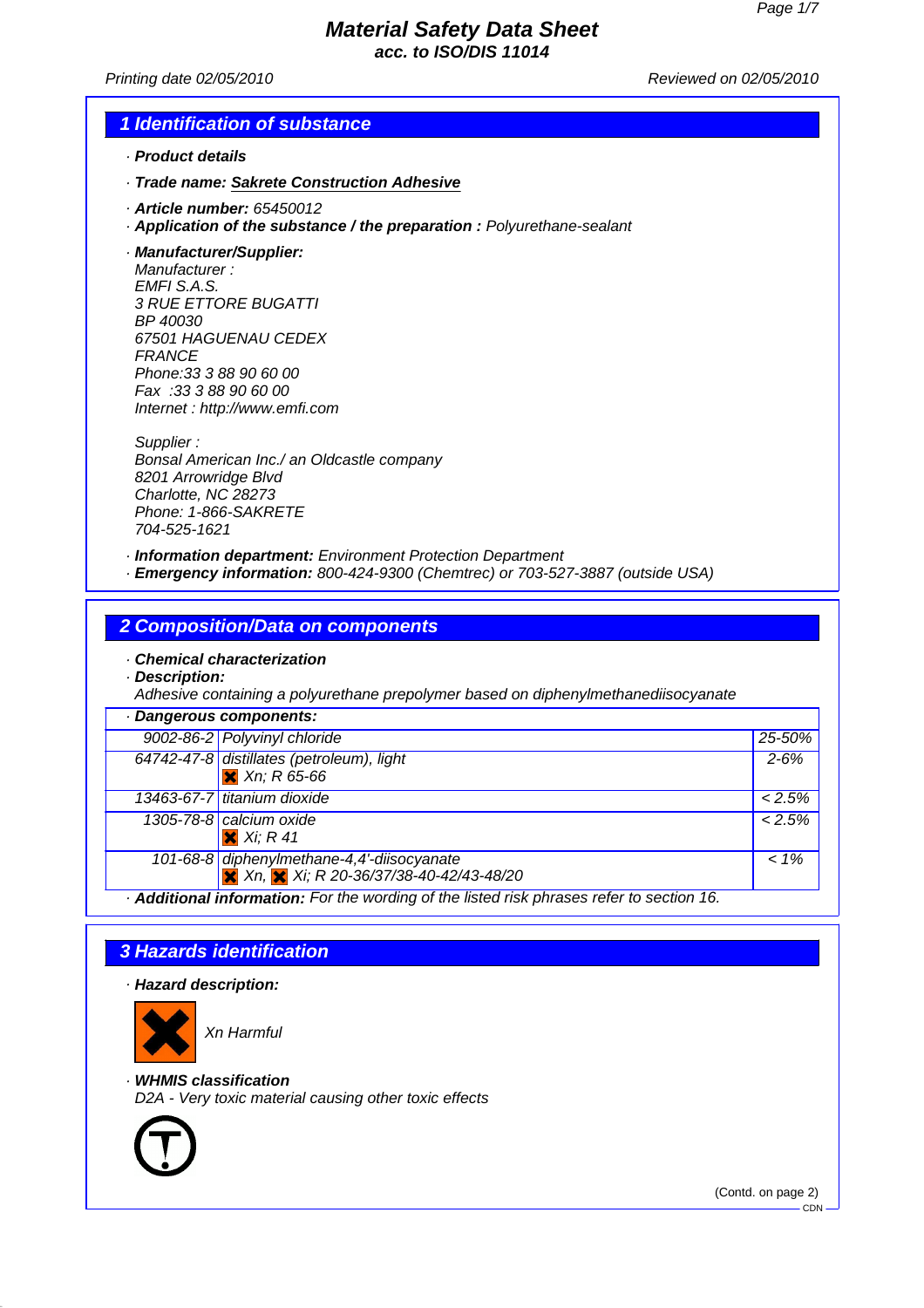**acc. to ISO/DIS 11014**

Printing date 02/05/2010 Reviewed on 02/05/2010

#### **Trade name: Sakrete Construction Adhesive**

Keep away from ignition sources



(Contd. on page 3)

CDN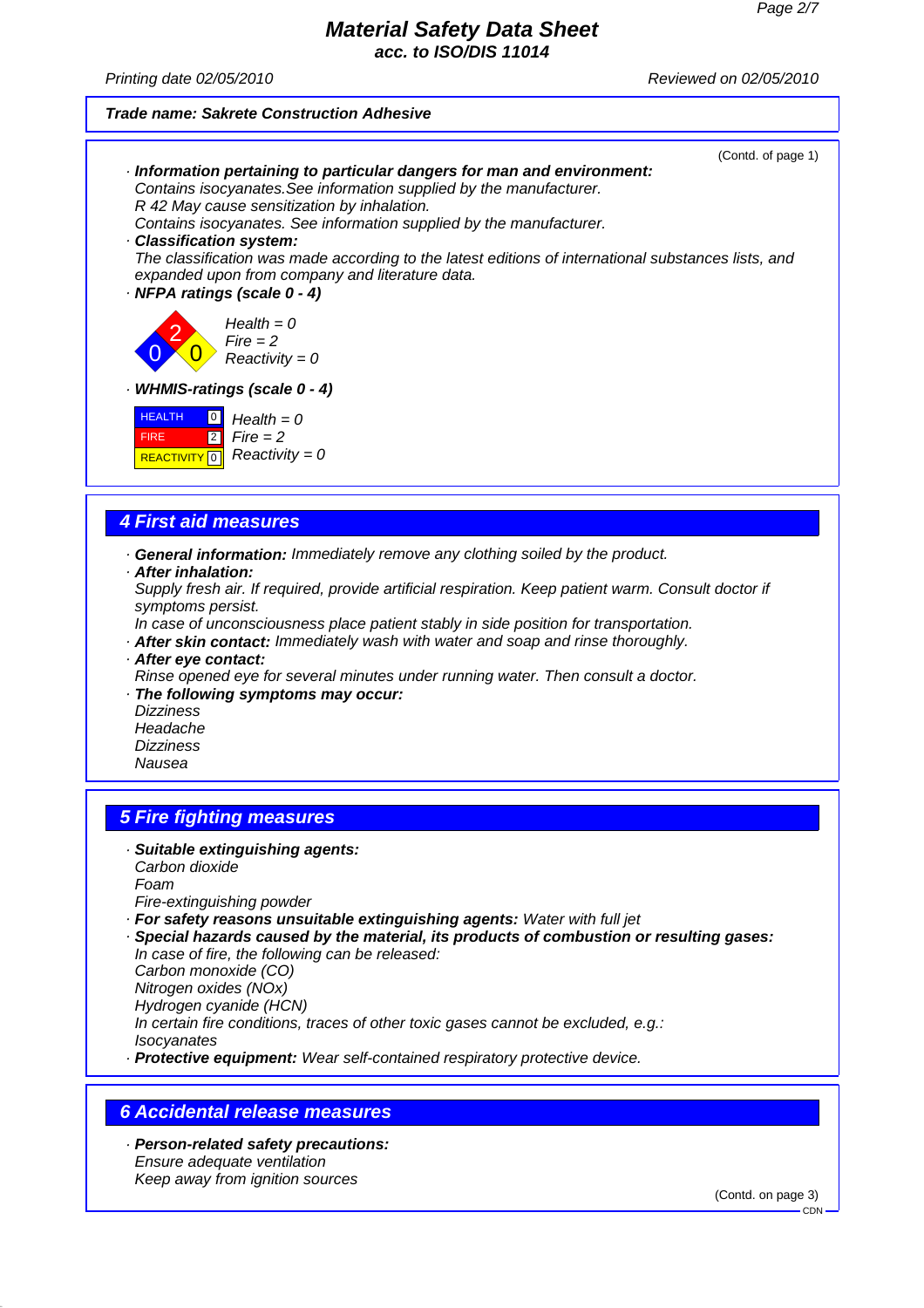**acc. to ISO/DIS 11014**

Printing date 02/05/2010 Reviewed on 02/05/2010

(Contd. of page 2)

#### **Trade name: Sakrete Construction Adhesive**

- · **Measures for environmental protection:** Do not allow product to reach sewage system or any water course. · **Measures for cleaning/collecting:**
- Pick up mechanically.
	- Send for recovery or disposal in suitable receptacles.

Do not close them (reaction with water forming carbon dioxide)

# **7 Handling and storage**

#### · **Handling:**

- · **Information for safe handling:** Ensure good ventilation/exhaustion at the workplace.
- · **Information about protection against explosions and fires:** Keep ignition sources away - Do not smoke.

· **Storage:**

- · **Requirements to be met by storerooms and receptacles:** Provide ventilation for receptacles.
- · **Information about storage in one common storage facility:** Not required.
- · **Further information about storage conditions:** Keep receptacle tightly sealed. Store in dry conditions. Store in a cool place.

# **8 Exposure controls and personal protection**

· **Additional information about design of technical systems:** No further data; see item 7.

· **Components with limit values that require monitoring at the workplace:**

| 9002-86-2 Polyvinyl chloride                                                                             |
|----------------------------------------------------------------------------------------------------------|
| $EL$ 1 mg/m <sup>3</sup>                                                                                 |
|                                                                                                          |
| 64742-47-8 distillates (petroleum), light                                                                |
| $EL$ 200 mg/m <sup>3</sup>                                                                               |
| <b>Skin</b>                                                                                              |
| 13463-67-7 titanium dioxide                                                                              |
| $EL \mid 10 \, mg/m^3$                                                                                   |
| <b>IARC 2B</b>                                                                                           |
| $EV$ 10 mg/m <sup>3</sup>                                                                                |
| total dust                                                                                               |
| 1305-78-8 calcium oxide                                                                                  |
| $EL$ 2 mg/m <sup>3</sup>                                                                                 |
| $EV$ 2 mg/m <sup>3</sup>                                                                                 |
| 101-68-8 diphenylmethane-4,4'-diisocyanate                                                               |
| $EL$ Short-term value: C 0.01 ppm                                                                        |
| Long-term value: 0.005 ppm                                                                               |
| Skin; S                                                                                                  |
| <b>Additional information:</b> The lists that were valid during the creation were used as basis.         |
| · Personal protective equipment:                                                                         |
| · General protective and hygienic measures:                                                              |
| Avoid close or long term contact with the skin.                                                          |
| Wash hands before breaks and at the end of work.                                                         |
| Do not eat, drink or smoke while working.                                                                |
| · Breathing equipment:                                                                                   |
| Use suitable respiratory protective device in case of insufficient ventilation.                          |
| In case of brief exposure or low pollution use respiratory filter device. In case of intensive or longer |
| exposure use respiratory protective device that is independent of circulating air.                       |
| Short term filter device:                                                                                |
| (Contd. on page 4)                                                                                       |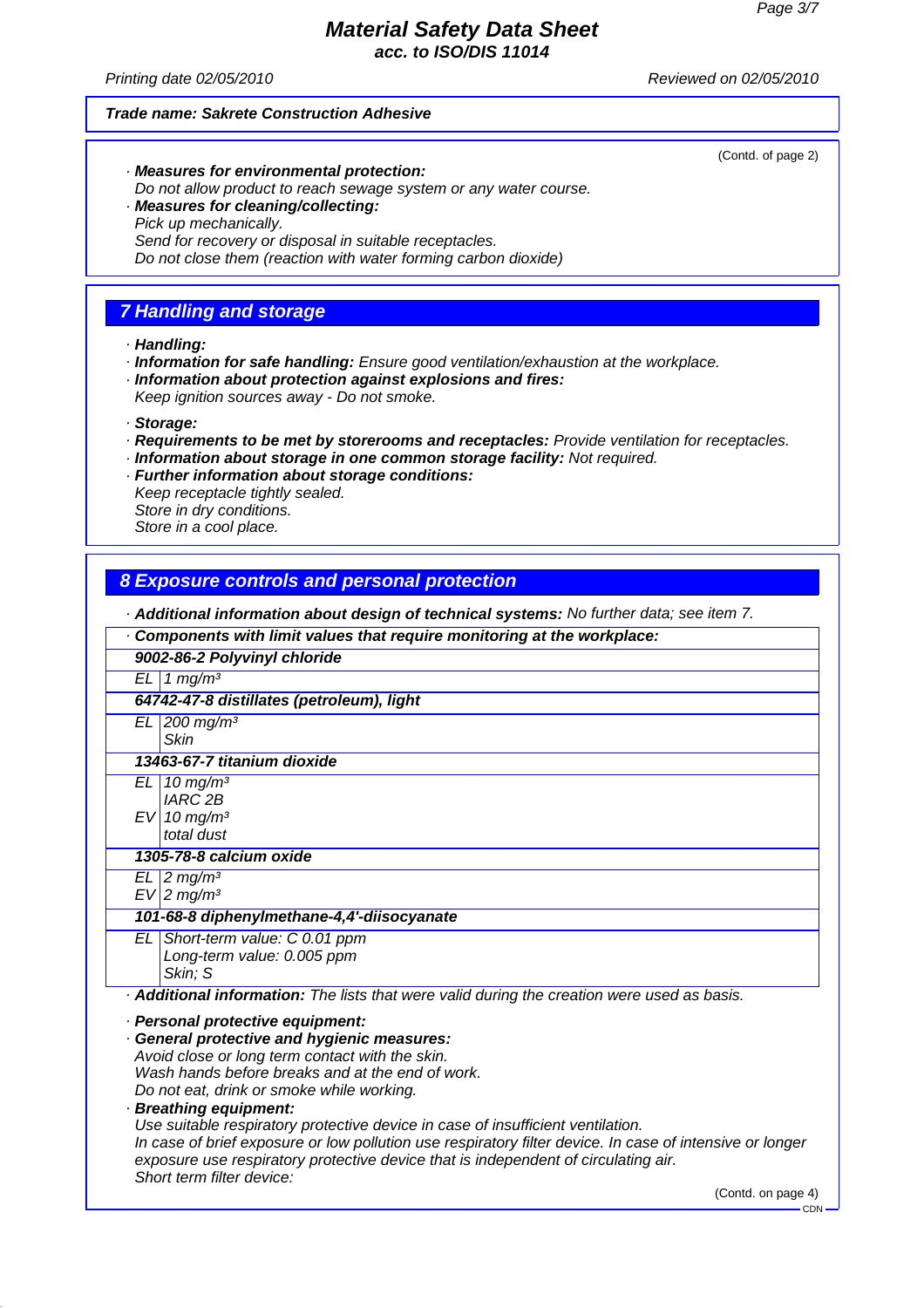#### **Material Safety Data Sheet acc. to ISO/DIS 11014**

Printing date 02/05/2010 Reviewed on 02/05/2010

(Contd. of page 3)

#### **Trade name: Sakrete Construction Adhesive**

Filter AB

· **Protection of hands:** Nitrile rubber gloves

The selection of the suitable gloves does not only depend on the material, but also on further marks of quality and varies from manufacturer to manufacturer. As the product is a preparation of several substances, the resistance of the glove material can not be calculated in advance and has therefore to be checked prior to the application.

- · **Eye protection:** Tightly sealed goggles
- · **Body protection:** Protective work clothing

### **9 Physical and chemical properties**

| <b>General Information</b>                                                                              |                                                                                               |
|---------------------------------------------------------------------------------------------------------|-----------------------------------------------------------------------------------------------|
| Form:<br>Color:<br>Odor:                                                                                | Pasty<br>grey, white, black<br>Characteristic                                                 |
| Change in condition<br>Melting point/Melting range: Undetermined.<br>Boiling point/Boiling range: 190°C |                                                                                               |
| · Flash point:                                                                                          | >70C                                                                                          |
| · Ignition temperature:                                                                                 | >200C                                                                                         |
| · Danger of explosion:                                                                                  | Product is not explosive. However, formation of explosive air/vapor<br>mixtures are possible. |
| · Explosion limits:<br>Lower:<br>Upper:                                                                 | $0.6$ Vol %<br>$7$ Vol $%$                                                                    |
| . Density at 20℃:                                                                                       | 1.16                                                                                          |
| · Solubility in / Miscibility with<br>Water:                                                            | Insoluble.                                                                                    |

# **10 Stability and reactivity**

- · **Thermal decomposition / conditions to be avoided:** No decomposition if used according to specifications.
- · **Materials to be avoided:**
- · **Dangerous reactions**
- Reacts with alcohols, amines, aqueous acids and alkalis.

Reacts with water forming carbon dioxide.Danger of receptacles bursting because of vapour overpressure.

· **Dangerous products of decomposition:** None to our knowledge at room temperature.

## **11 Toxicological information**

- · **Acute toxicity:**
- · **Primary irritant effect:**
- · **on the skin:** No irritant effect.
- · **on the eye:** No irritating effect.
- · **Sensitization:** Sensitization possible through inhalation.

(Contd. on page 5)

**CDN**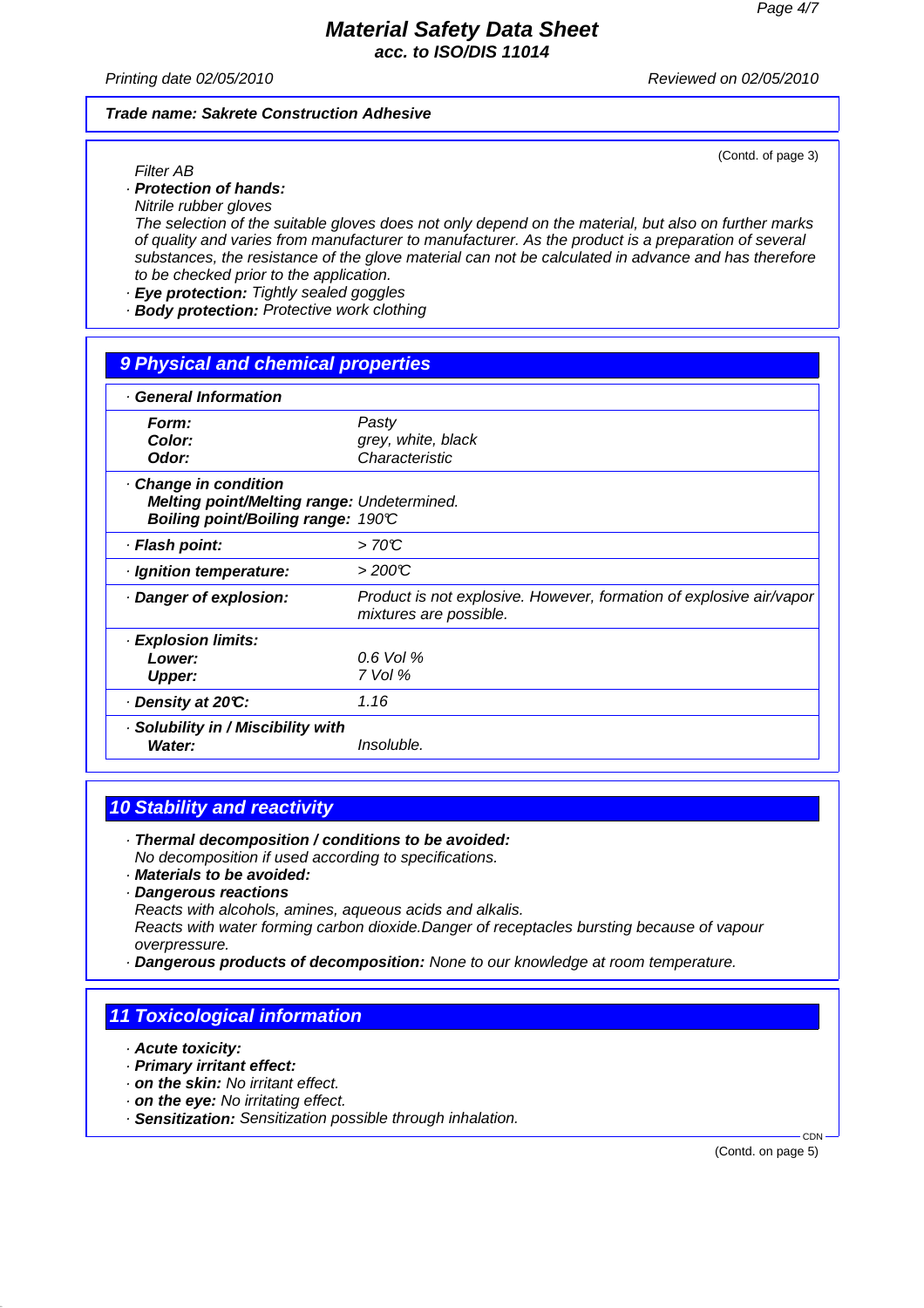### **Material Safety Data Sheet acc. to ISO/DIS 11014**

Printing date 02/05/2010 Reviewed on 02/05/2010

#### **Trade name: Sakrete Construction Adhesive**

(Contd. of page 4)

## **12 Ecological information**

#### · **Additional ecological information:**

#### · **General notes:**

Water hazard class 1 (Self-assessment): slightly hazardous for water Do not allow product to reach ground water, water course or sewage system.

#### **13 Disposal considerations**

· **Product:**

· **Recommendation:** Must be disposed of in an incinerator for hazardous waste according to official regulations.

· **Uncleaned packagings:**

· **Recommendation:** Disposal must be made according to official regulations.

# **14 Transport information** · **DOT regulations:** · **Hazard class:** - · **Remarks:** Not hazardous · **TDG (Transport dangerous goods):** · **TDG class:** - **Not hazardous** · **Maritime transport IMDG:** · **IMDG Class:** - · **Marine pollutant:** No · **Remarks:** Not hazardous · **Air transport ICAO-TI and IATA-DGR:** · **ICAO/IATA Class:** - · **Propper shipping name:** Not regulated · **Remarks:** Not hazardous.

# **15 Regulations**

### · **Sara**

| · Section 355 (extremely hazardous substances):             |                    |
|-------------------------------------------------------------|--------------------|
| None of the ingredient is listed.                           |                    |
| · Section 313 (Specific toxic chemical listings):           |                    |
| 101-68-8 diphenylmethane-4,4'-diisocyanate                  |                    |
| · TSCA (Toxic Substances Control Act):                      |                    |
| All ingredients are listed.                                 |                    |
| - Proposition 65                                            |                    |
| Chemicals known to cause cancer:                            |                    |
| 1333-86-4 Carbon black                                      |                    |
| Chemicals known to cause reproductive toxicity for females: |                    |
| None of the ingredients is listed.                          |                    |
| Chemicals known to cause reproductive toxicity for males:   |                    |
| None of the ingredients is listed.                          |                    |
|                                                             | (Contd. on page 6) |
|                                                             | CDN                |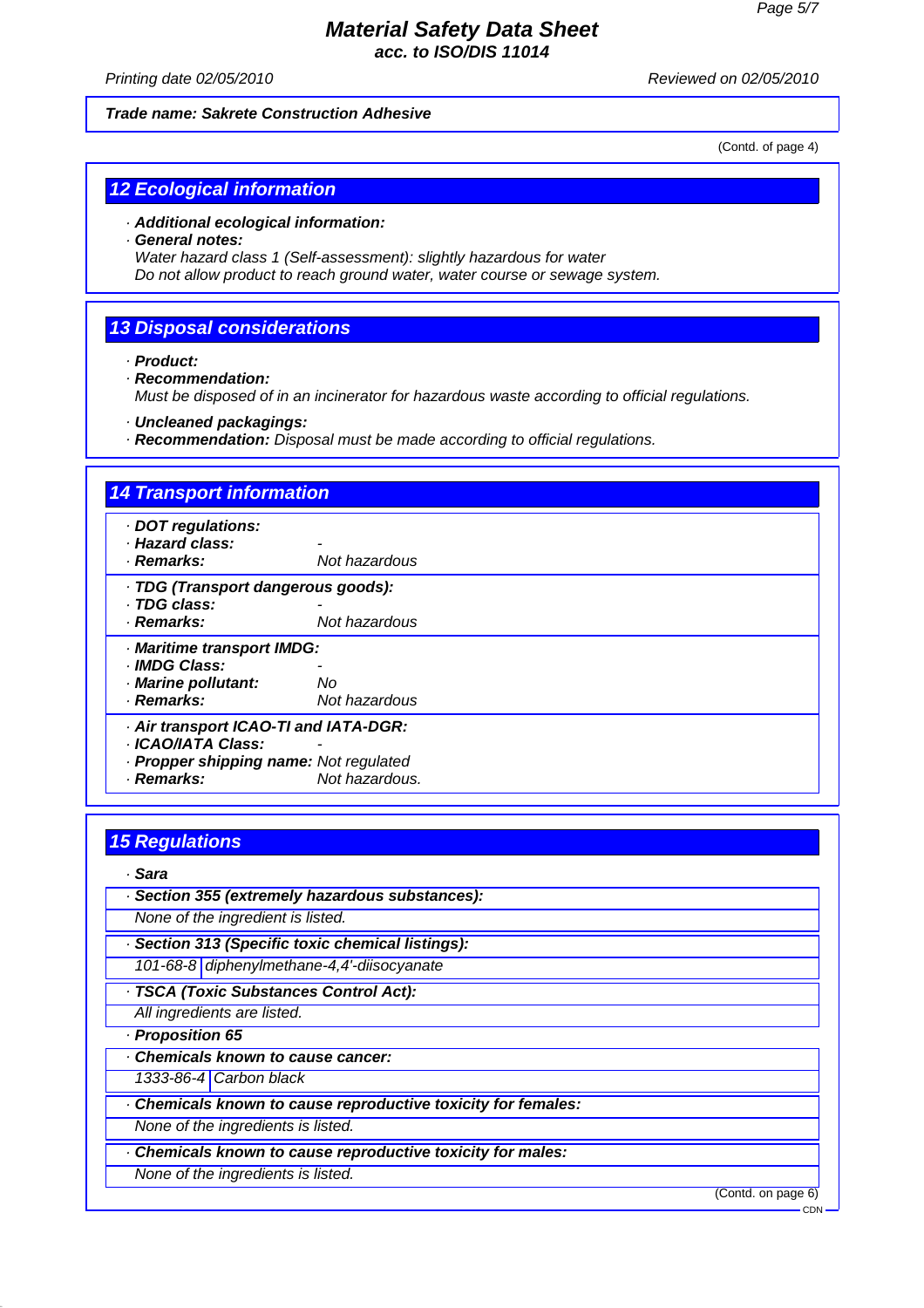**acc. to ISO/DIS 11014**

Printing date 02/05/2010 **Printing** date 02/05/2010

#### **Trade name: Sakrete Construction Adhesive**

|                             | Chemicals known to cause developmental toxicity:                                      | (Contd. of page 5)   |
|-----------------------------|---------------------------------------------------------------------------------------|----------------------|
|                             | None of the ingredients is listed.                                                    |                      |
|                             |                                                                                       |                      |
|                             | Cancerogenity categories                                                              |                      |
|                             | · EPA (Environmental Protection Agency)<br>101-68-8 diphenylmethane-4,4'-diisocyanate | <b>CBD</b>           |
|                             |                                                                                       |                      |
|                             | · IARC (International Agency for Research on Cancer)                                  |                      |
|                             | 9002-86-2 Polyvinyl chloride<br>13463-67-7 titanium dioxide                           | $\overline{3}$<br>2B |
|                             | 101-68-8 diphenylmethane-4,4'-diisocyanate                                            | 3                    |
|                             | 1333-86-4 Carbon black                                                                | 2B                   |
|                             |                                                                                       |                      |
|                             | · NTP (National Toxicology Program)<br>None of the ingredients is listed.             |                      |
|                             |                                                                                       |                      |
|                             | · TLV (Threshold Limit Value established by ACGIH)                                    |                      |
|                             | 9002-86-2 Polyvinyl chloride                                                          | A4                   |
|                             | 13463-67-7 titanium dioxide                                                           | A4                   |
|                             | 1333-86-4 Carbon black<br>77-58-7 dibutyltin dilaurate                                | A4                   |
|                             |                                                                                       | A4                   |
|                             | · NIOSH-Ca (National Institute for Occupational Safety and Health)                    |                      |
|                             | 13463-67-7 titanium dioxide                                                           |                      |
|                             | 1333-86-4 Carbon black                                                                |                      |
|                             | · OSHA-Ca (Occupational Safety & Health Administration)                               |                      |
|                             | None of the ingredients is listed.                                                    |                      |
|                             | · Canadian substance listings :                                                       |                      |
|                             | <b>Canadian Domestic Substances list (DSL)</b>                                        |                      |
| All ingredients are listed. |                                                                                       |                      |
|                             | Canadian Ingredient Disclosure list (limit 0.1 %)                                     |                      |
|                             | 101-68-8 diphenylmethane-4,4'-diisocyanate                                            |                      |
|                             | · Canadian Ingredient Disclosure list (limit 1 %)                                     |                      |
|                             | 1305-78-8 calcium oxide                                                               |                      |
|                             | · Product related hazard informations:                                                |                      |
|                             | The product has been classified and marked in accordance with EU Directives.          |                      |
| · Hazard symbols:           |                                                                                       |                      |
|                             | Xn Harmful                                                                            |                      |
|                             | · Hazard-determining components of labelling:<br>diphenylmethane-4,4'-diisocyanate    |                      |
| · Risk phrases:             | 42 May cause sensitization by inhalation.                                             |                      |
| · Safety phrases:           | 45 In case of accident or if you feel unwell, seek medical advice immediately.        |                      |

· **Special labeling of certain preparations:** Contains isocyanates. See information supplied by the manufacturer.

(Contd. on page 7)

**CDN**